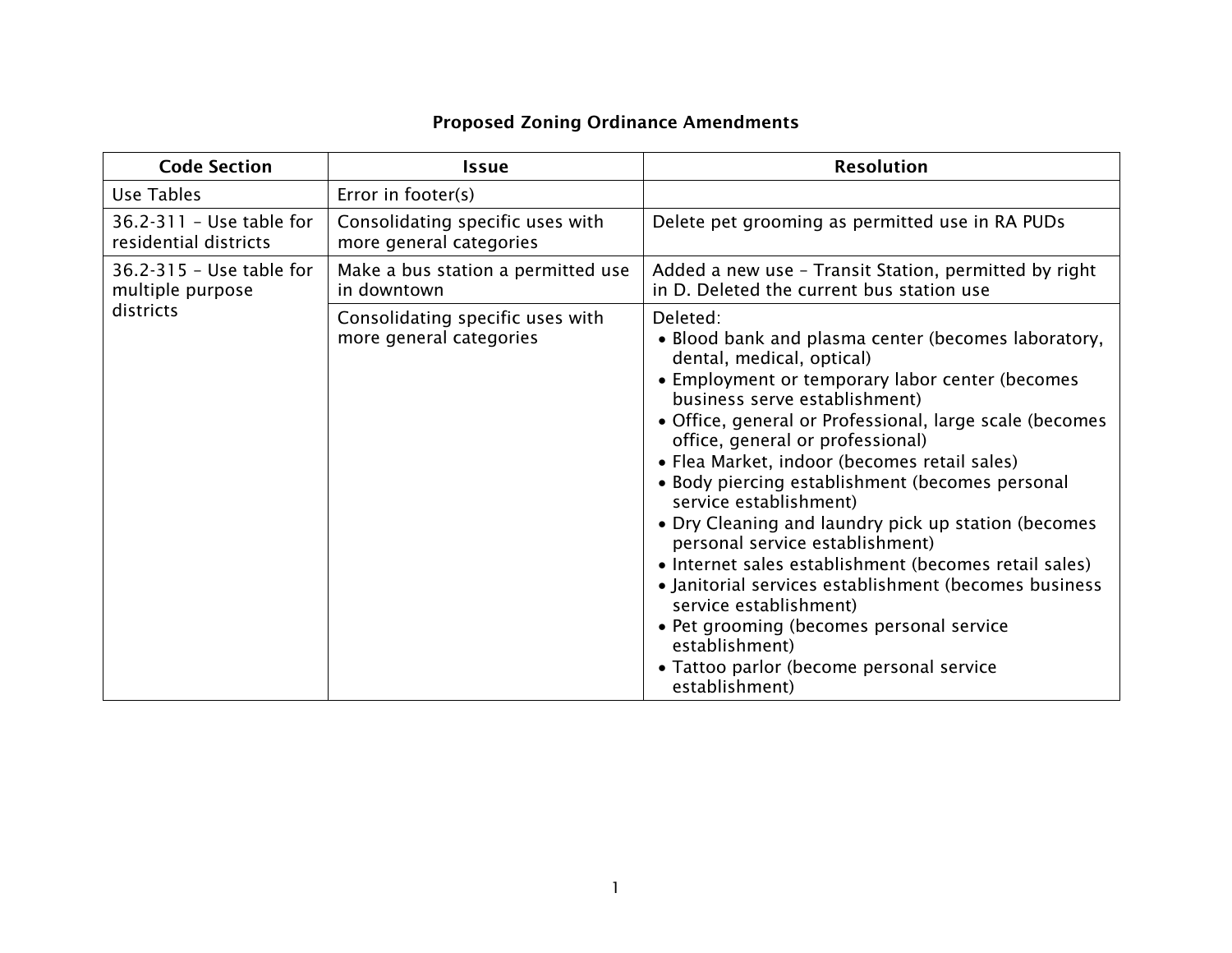| <b>Code Section</b>                                                                         | <b>Issue</b>                                                                                                                                                                             | <b>Resolution</b>                                                                                                                                                                                                                                                                                                      |
|---------------------------------------------------------------------------------------------|------------------------------------------------------------------------------------------------------------------------------------------------------------------------------------------|------------------------------------------------------------------------------------------------------------------------------------------------------------------------------------------------------------------------------------------------------------------------------------------------------------------------|
| 36.2-315 - Use table for<br>industrial districts                                            | Consolidating specific uses with<br>more general categories                                                                                                                              | Deleted:<br>• Office, general or Professional, large scale (becomes<br>office general or professional)<br>• Pet grooming;<br>• Dry Cleaning and laundry pick up station<br>• Internet sales establishment (becomes retail sales)<br>• Janitorial services establishment (becomes business<br>service), uses            |
|                                                                                             | Permit a Transit Station in I-1                                                                                                                                                          | Added a new use - Transit Station, permitted by right<br>$in I-1$                                                                                                                                                                                                                                                      |
|                                                                                             | Fix error in footnote                                                                                                                                                                    | Changed "residential" reference to "industrial"                                                                                                                                                                                                                                                                        |
| 36.2-315 - Use table for<br>planned unit<br>development districts                           | Consolidating specific uses with<br>more general categories                                                                                                                              | Deleted:<br>• Blood bank and plasma center (becomes Laboratory,<br>dental, medical, or optical)<br>· Office, general or Professional, large scale (becomes<br>office general or professional)<br>• Dry Cleaning and laundry pick up station (becomes<br>personal service)<br>• Pet grooming (becomes personal service) |
|                                                                                             | Permit a Transit Station in PUDs                                                                                                                                                         | Added a new use - Transit Station, permitted by right<br>in all PUD districts                                                                                                                                                                                                                                          |
|                                                                                             | Add accessory apartment as<br>permitted use by-right in MXPUD<br>(currently S) and in IPUD                                                                                               | Added accessory apartment as uses permitted by-right<br>in MXPUD and IPUD                                                                                                                                                                                                                                              |
| Sec. 36.2-405. - Bed and<br>breakfast, homestay,<br>and short-term rental<br>establishments | Allow a n entire dwelling unit to be<br>used as a homestay on a multi-unit<br>property (e.g., a duplex) provided<br>the owner/leaseholder resides at<br>the property during guest stays. | Revised supplemental regulations to specify one<br>homestay per property and that the owner/leaseholder<br>shall occupy the property during guest stays                                                                                                                                                                |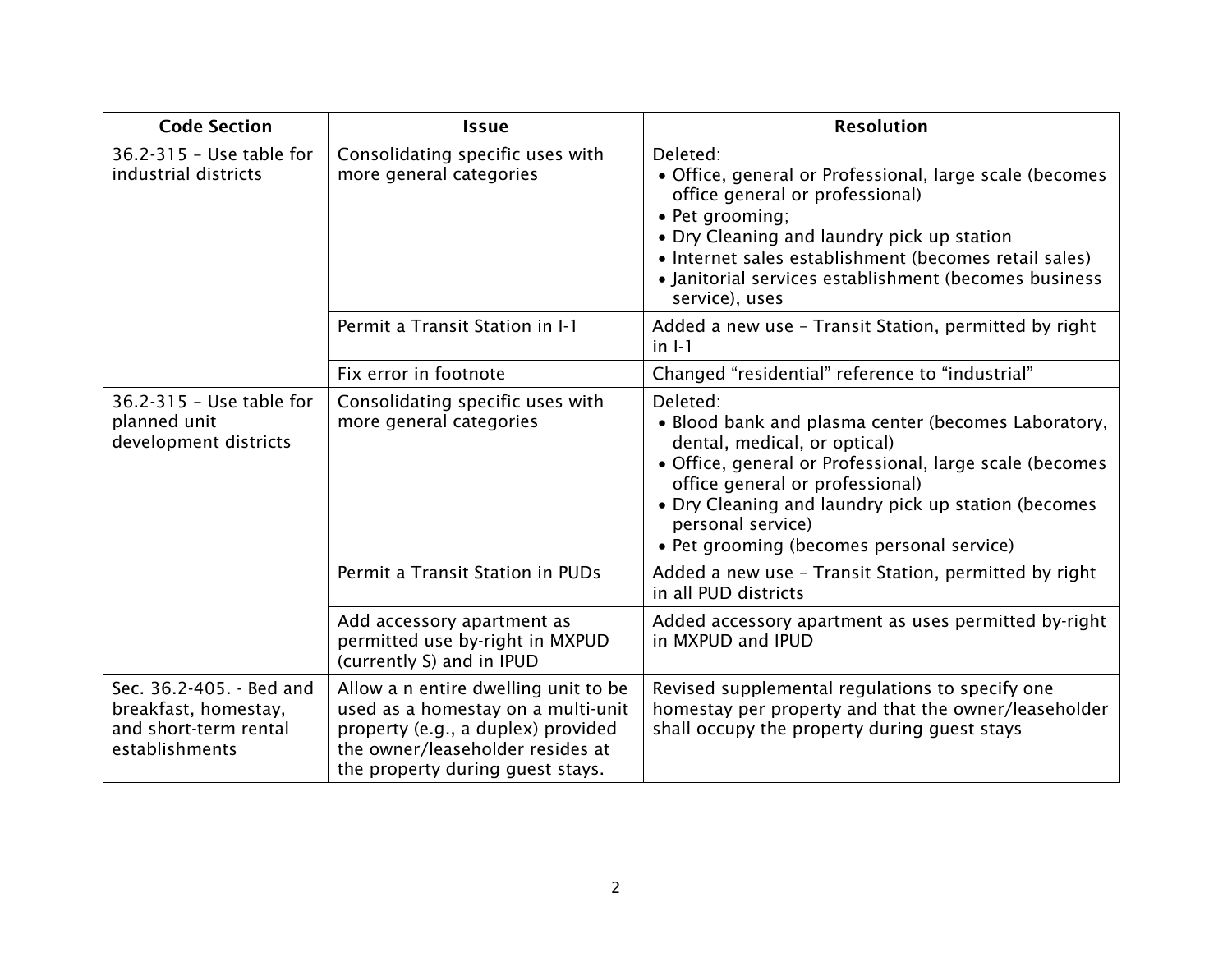| <b>Code Section</b>                                         | <b>Issue</b>                                                                                                                                                                                                                              | <b>Resolution</b>                                                                                                                           |
|-------------------------------------------------------------|-------------------------------------------------------------------------------------------------------------------------------------------------------------------------------------------------------------------------------------------|---------------------------------------------------------------------------------------------------------------------------------------------|
| Sec. 36.2-410. - Fences.<br>walls, arbors, and<br>trellises | 4 feet height is a standard stocked<br>fencing material. With removal of<br>permitting requirement for fences,<br>it is likely that homeowners will use<br>readily available material for<br>projects - avoid code enforcement<br>issues. | Change maximum fence in a front yard from 3'-6" to<br>4'                                                                                    |
| Sec. 36.2-429. -<br>Temporary uses                          | Need to accommodate temporary<br>government facilities                                                                                                                                                                                    | Expand temporary construction activities to include<br>Temporary Government or Public Services Facility,                                    |
| Sec. 36.2-522. - Zoning<br>permits                          | Permitting for fences and small<br>structures is time consuming and<br>we don't inspect                                                                                                                                                   | Revise so no permit required                                                                                                                |
| Sec. 36.2-647. -<br>Buffering and screening                 | Inconsistency with mechanical<br>screening for residential uses                                                                                                                                                                           | Updated table 647-1                                                                                                                         |
| Sec. 36.2-652. -<br>Minimum parking.                        | Remove parking standards for uses<br>that have been deleted                                                                                                                                                                               | Table 652-2 updated                                                                                                                         |
| Definitions                                                 | New Transit station use                                                                                                                                                                                                                   | Deleted Bus passenger terminal or station and add<br><b>Transit station</b><br>Revise Bus maintenance, including repair and storage<br>term |
|                                                             | Blood bank/laboratory                                                                                                                                                                                                                     | Delete Blood bank or plasma center use and revise<br>definition of Laboratory, dental, medical, or optical                                  |
|                                                             | Employment or temporary labor<br>service                                                                                                                                                                                                  | Delete and incorporate in Business service<br>establishment definition                                                                      |
|                                                             | Tattoo parlor/body piercing<br>establishment                                                                                                                                                                                              | Delete specific uses and incorporate in Personal<br>service establishment definition                                                        |
|                                                             | Dry cleaning and laundry pick up<br>station                                                                                                                                                                                               | Delete and incorporate in Personal service<br>establishment definition                                                                      |
|                                                             | Flea Market                                                                                                                                                                                                                               | Revise to reflect outdoor use only                                                                                                          |